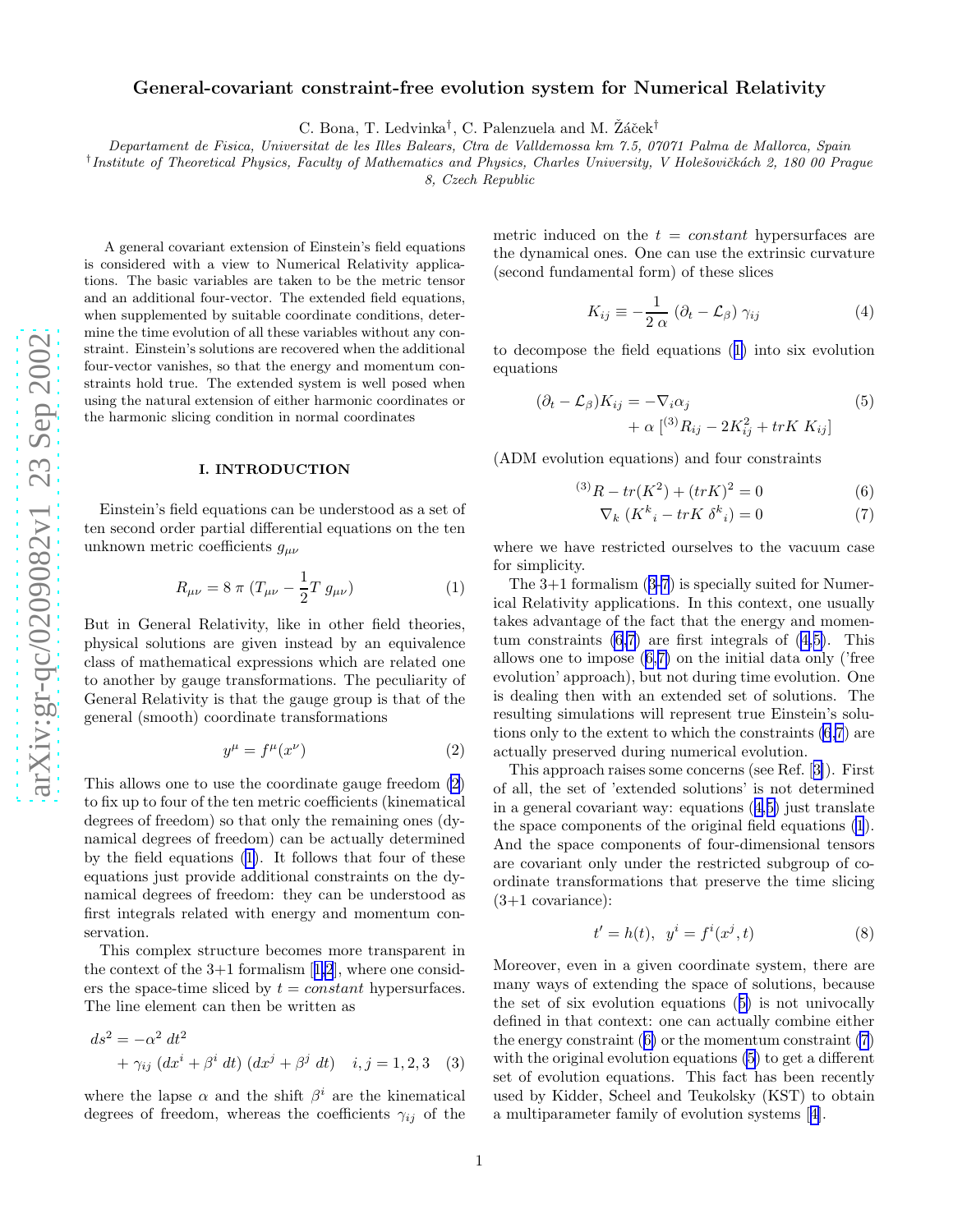<span id="page-1-0"></span>This ambiguity was previously used in a different way by Bona and Mass[[5,6\]](#page-2-0), and also by Shibata and Nakamura[[7\]](#page-2-0) and Baumgarte and Shapiro[[8\]](#page-2-0) (BSSN system). The key idea in these works was to introduce three supplementary dynamical variables whose evolution equations were obtained by using the momentum constraint ([7\)](#page-0-0). As far as these works were focused on Numerical Relativity applications, the supplementary quantities were introduced in an 'ad hoc' way, breaking the 3+1 covariance of the formalism. Only very recently[[9\]](#page-2-0) the same idea has been implemented in a 3+1 covariant way: the extra quantities are given by a three-dimensional 'zero' vector  $Z_i$  which vanishes for Einstein's solutions. During numerical evolution, however, non-zero values of  $Z_i$  arise due to truncation errors so that the resulting numerical codes actually deal with an extended set of solutions.

The next logical step along this line would be to introduce one more supplementary quantity, let us call it Θ, whose evolution equation would be obtained by using the energy constraint([6\)](#page-0-0) in the same way as momen-tum constraint was used in [\[9\]](#page-2-0) to evolve  $Z_i$ . The new quantity could be then coupled to the other equations in many different ways so that many more new parameters will appear in the resulting evolution system (see for instance Ref. [\[10](#page-2-0)] for a similar approach).

We will not go that way in the present work. We prefer to preserve general covariance in our extension of Einstein's field equations. Instead of a separate three-vector  $Z_i$  and three-scalar  $\Theta$ , we shall consider a covariant 'zero' four-vector  $Z_{\mu}$  such that their space components coincide with  $Z_i$  and

$$
\Theta \equiv n_{\mu} Z^{\mu} = \alpha Z^{0} \tag{9}
$$

where  $n_{\mu}$  is the unit normal to the  $t = constant$  slices. The purpose of this work is to use  $Z_{\mu}$  to extend in a covariant way Einstein's equations so that the extended system contains only evolution equations, without any constraint. Einstein's solutions will be recovered for  $Z_{\mu} = 0$ . The four-vector  $Z_{\mu}$  will then provide a simple way to measure of the quality of numerical simulations: energy constraint violations can be monitored with  $\Theta^2$ , whereas one can use the norm of  $Z_i$  to deal with momentum constraint deviations. These quantities can be combined to form a four-dimensional scalar:

$$
-Z_{\mu}Z^{\mu} = \Theta^2 - \gamma^{ij} Z_i Z_j \tag{10}
$$

## II. EXTENDING THE FIELD EQUATIONS

We propose to extend the field equations([1\)](#page-0-0) in the following way

$$
R_{\mu\nu} + \nabla_{\mu} Z_{\nu} + \nabla_{\nu} Z_{\mu} = 8 \pi (T_{\mu\nu} - \frac{1}{2} T g_{\mu\nu}) \qquad (11)
$$

where we have rescaled the four-vector  $Z_{\mu}$  to clean (11) from any arbitrary parameter. The Cauchy problem of the extended equations (11) is simpler than the corresponding one for  $(1)$ . The space components of  $(11)$ provide again second order evolution equations for the dynamical degrees of freedom in the metric. In the 3+1 language, one has

$$
(\partial_t - \mathcal{L}_\beta) K_{ij} = -\nabla_i \alpha_j + \alpha \left[ {}^{(3)}R_{ij} + \nabla_i Z_j + \nabla_j Z_i \right] \tag{12}
$$

$$
- 2 K_{ij}^2 + (trK - 2 \Theta) K_{ij}
$$

But now the remaining components can be combined with (12) to provide, instead of constraints, first order evolution equations for the components of  $Z_{\mu}$ , namely

$$
(\partial_t - \mathcal{L}_\beta)\Theta = \frac{\alpha}{2} \left[ {}^{(3)}R + (trK - 2\Theta) \, trK \right] \tag{13}
$$

$$
-tr(K^{2}) + 2 \nabla_{k} Z^{k} - 2 Z^{k} \alpha_{k}/\alpha
$$

$$
(\partial_{t} - \mathcal{L}_{\beta})Z_{i} = \alpha \left[\nabla_{j} (K_{i}{}^{j} - \delta_{i}{}^{j} tr K) + \partial_{i} \Theta \right]
$$

$$
- 2 K_{i}{}^{j} Z_{j} - \Theta \alpha_{i}/\alpha
$$
(14)

where here again we have restricted ourselves to the vacuum case.

The contracted Bianchi identities, when applied to eq.(11), lead to a simple equation for  $Z_\mu$ 

$$
{}^{L}\Box Z_{\mu} \equiv g^{\rho\sigma}\nabla_{\rho}\nabla_{\sigma}Z_{\mu} + R_{\mu\nu}Z^{\nu} = 0 \tag{15}
$$

where  $L \Box$  stands for the four-dimensional Lichnerowicz Laplacian. This equation, of course, can be also derived from (12-14), but the converse is not true: the first order evolution equations (13,14) for  $Z_u$  can not be derived from (12) and the second order equation (15).

## III. COORDINATE CONDITIONS

In order to analyze the causal structure of the extended equations (11), we will use de DeDonder [\[11](#page-2-0)] expression of the Ricci tensor to write down the principal part, namely

$$
-\Box g_{\mu\nu} + \partial_{\mu}(\Gamma_{\nu} + 2 Z_{\nu}) + \partial_{\nu}(\Gamma_{\mu} + 2 Z_{\mu}) = \dots (16)
$$

where here the box symbol stands for the d'Alembert operator on functions and we have noted as usual  $\Gamma^{\mu} \equiv$  $g^{\rho\sigma}\Gamma^{\mu}{}_{\rho\sigma}$ . Comparing with the wave equation for  $g_{\mu\nu}$ , it is clear that we can obtain a well posed system if we take out the additional terms in (16) by using the following extension of the well known harmonic coordinate conditions:

$$
\Box x^{\mu} = -\Gamma^{\mu} = 2 Z^{\mu} \tag{17}
$$

so that the four-vector  $Z_{\mu}$  can be interpreted in this context as providing 'gauge sources', along the lines sketched in ref [\[12](#page-2-0)].

Harmonic coordinates, including their extension (17), are not flexible enough to be used in most Numerical